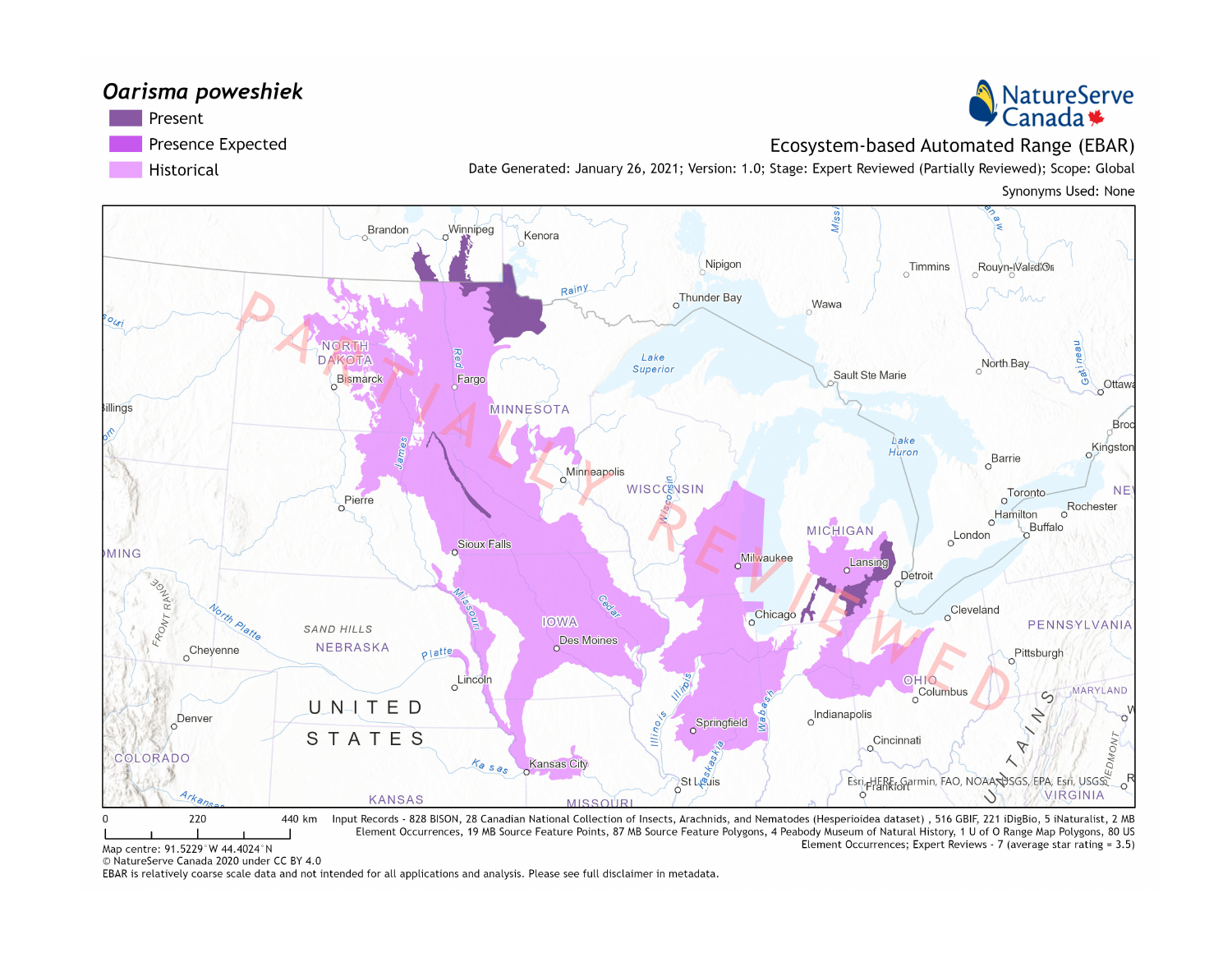

# **Ecosystem-based Automated Range (EBAR) Metadata**

## Species

| <b>National Scientific Name:</b> | Oarisma poweshiek                   |
|----------------------------------|-------------------------------------|
| <b>National English Name:</b>    | Poweshiek Skipperling               |
| <b>National French Name:</b>     | Hespérie de Poweshiek               |
| <b>Element National ID:</b>      | 183684                              |
| <b>Element Global ID:</b>        | 116340 (go to NatureServe Explorer) |
| <b>Element Code:</b>             | <b>IILEP57010</b>                   |
| <b>Endemism Type:</b>            | N                                   |

#### Rank/Status

| <b>Global Rank:</b>                   | G1 (reviewed February 07, 2013)                                                            |
|---------------------------------------|--------------------------------------------------------------------------------------------|
| National Rank (Canada):               | N1 (reviewed 2017)                                                                         |
| Subnational Ranks (Canada):           | $MB = S1$                                                                                  |
| <b>National Rank (United States):</b> | N1 (reviewed 2013)                                                                         |
|                                       | Subnational Ranks (United States): IA=S1, IL=SH, IN=SX, MI=S1, MN=S1, ND=SNR, SD=S2, WI=S1 |
| <b>National Rank (Mexico):</b>        | <b>None</b>                                                                                |
| <b>Subnational Ranks (Mexico):</b>    | <b>None</b>                                                                                |
| <b>Canadian SARA Status:</b>          | Endangered/En voie de disparition (July 14, 2005)                                          |
| <b>Canadian COSEWIC Status:</b>       | Endangered (November 28, 2014)                                                             |
| <b>US ESA Status:</b>                 | <b>None</b>                                                                                |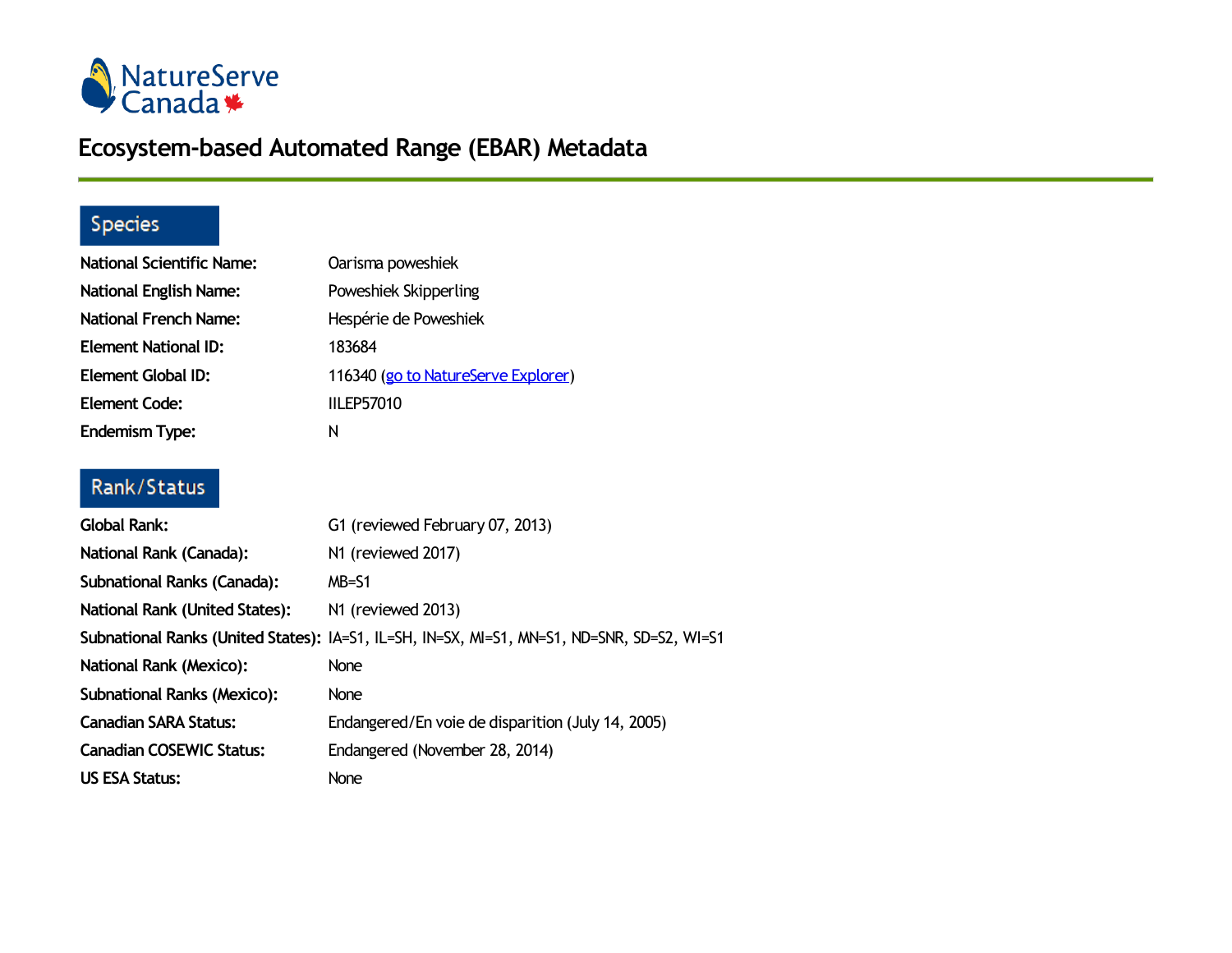## Range Map

| <b>Date Generated:</b>       | January 26, 2021                                                                                                                                                                                                                                                                                                                                                                                                                                                         |
|------------------------------|--------------------------------------------------------------------------------------------------------------------------------------------------------------------------------------------------------------------------------------------------------------------------------------------------------------------------------------------------------------------------------------------------------------------------------------------------------------------------|
| Version:                     | 1.0                                                                                                                                                                                                                                                                                                                                                                                                                                                                      |
| Stage:                       | Expert Reviewed (Partially Reviewed)                                                                                                                                                                                                                                                                                                                                                                                                                                     |
| Scope:                       | Global                                                                                                                                                                                                                                                                                                                                                                                                                                                                   |
| Metadata:                    | Primary Species Name - Oarisma poweshiek (Pohl et al., 2018)<br>Input Records - 828 BISON, 28 Canadian National Collection of Insects, Arachnids, and Nematodes (Hesperioidea<br>dataset), 516 GBIF, 221 iDigBio, 5 iNaturalist, 2 MB Element Occurrences, 19 MB Source Feature Points, 87 MB Source<br>Feature Polygons, 4 Peabody Museum of Natural History, 1 U of O Range Map Polygons, 80 US Element Occurrences;<br>Expert Reviews - 7 (average star rating = 3.5) |
| Comments:                    | This range has been partially reviewed. The following jurisdictions have been reviewed: Manitoba, Wisconsin,<br>Minnesota, Indiana, Iowa, and Michigan.                                                                                                                                                                                                                                                                                                                  |
| Disclaimer:                  | Please review our methods document before using EBAR.                                                                                                                                                                                                                                                                                                                                                                                                                    |
|                              | EBAR range data are relatively coarse scale and appropriate for screening and education purposes, but are not intended<br>for all types of applications and analysis.                                                                                                                                                                                                                                                                                                    |
|                              | The absence of data in any geographic areas does not necessarily mean that a species is not present.                                                                                                                                                                                                                                                                                                                                                                     |
|                              | An ecoshape with a presence value does not necessarily mean that a species is present throughout the entire geographic<br>area.                                                                                                                                                                                                                                                                                                                                          |
| <b>Presence Definitions:</b> | Present - the species is found within the ecoshape based on species observation data, Element Occurrences, Source<br>Features, Canadian Federal Critical Habitat, or expert opinion.                                                                                                                                                                                                                                                                                     |
|                              | Presence Expected - expert opinion the species may be present, or the ecoshape overlapped with a range estimate or a<br>habitat suitability model.                                                                                                                                                                                                                                                                                                                       |
|                              | Historical - all species occurrence data within the ecoshape contains observation data greater than 40 years old or an<br>Element Occurrence (EO) that was ranked as Extirpated or Historical (EO Rank of H, H?, X or X?).                                                                                                                                                                                                                                               |
| <b>Map Projection:</b>       | North America Albers Equal Area Conic (WKID 4269)                                                                                                                                                                                                                                                                                                                                                                                                                        |
| Credits                      |                                                                                                                                                                                                                                                                                                                                                                                                                                                                          |
| <b>Suggested Citation:</b>   | NatureServe Canada, 2020. Ecosystem-based Automated Range (EBAR) for Oarisma poweshiek, Version 1.0, Expert<br>Reviewed (Partially Reviewed) (Global Scope). Ottawa, Canada. Retrieved from [insert url] on [insert date]                                                                                                                                                                                                                                                |
| License:                     | Ecosystem-based Automated Range (EBAR) Project, Copyright NatureServe Canada 2020 under CC BY 4.0<br>(creativecommons.org/licenses/by/4.0/)                                                                                                                                                                                                                                                                                                                              |

**Project Website:** [www.natureserve.org/natureserve-network/canada/biodiversity-data/ebar-range-mapping](https://www.natureserve.org/natureserve-network/canada/biodiversity-data/ebar-range-mapping)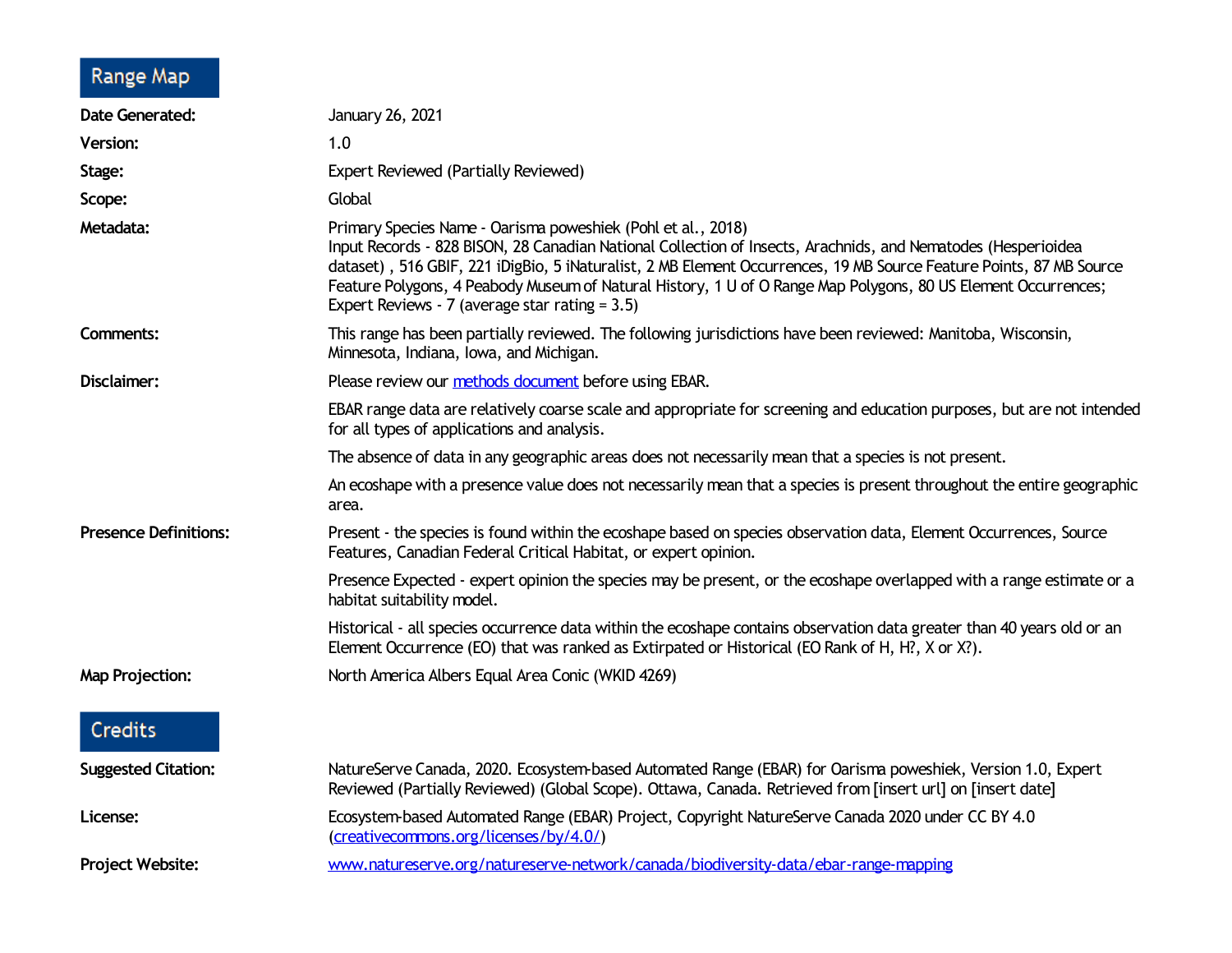| Contact:                  | ebar-kba@natureserve.ca                                                                                                                                                                                                                                                                                                                                                                                                                                                                                                                                                                                                                                                                                                                                                                                                                                                                                                                                                                                             |
|---------------------------|---------------------------------------------------------------------------------------------------------------------------------------------------------------------------------------------------------------------------------------------------------------------------------------------------------------------------------------------------------------------------------------------------------------------------------------------------------------------------------------------------------------------------------------------------------------------------------------------------------------------------------------------------------------------------------------------------------------------------------------------------------------------------------------------------------------------------------------------------------------------------------------------------------------------------------------------------------------------------------------------------------------------|
| Input References:         | BISON - United States Geological Survey (https://bison.usgs.gov/)<br>Canadian National Collection of Insects, Arachnids, and Nematodes (Hesperioidea dataset) - Canadian National<br>Collection Specimen Database (https://cnc.agr.gc.ca/taxonomy/TaxonMain.php)<br>GBIF - Global Biodiversity Information Facility (https://www.gbif.org)<br>iDigBio - Integrated Digital Biocollection (https://www.idigbio.org/)<br>iNaturalist - California Academy of Sciences and the National Geographic Society (https://www.inaturalist.org/)<br>MB Element Occurrences - Manitoba Conservation Data Centre<br>MB Source Feature Points - Manitoba Conservation Data Centre<br>MB Source Feature Polygons - Manitoba Conservation Data Centre<br>Peabody Museum of Natural History - Lawrence F. Gall, Entomology Collections Manager, Peabody Museum of Natural<br>History, Yale University<br>U of O Range Map Polygons - University of Ottawa<br>US Element Occurrences - NatureServe and its Natural Heritage Programs |
| <b>Reviewers by Taxa:</b> | Invertebrate Animal - Ants, Wasps, and Sawflies - James Glasier, David McCorquodale                                                                                                                                                                                                                                                                                                                                                                                                                                                                                                                                                                                                                                                                                                                                                                                                                                                                                                                                 |
|                           | Invertebrate Animal - Bee Flies - Joel Kits                                                                                                                                                                                                                                                                                                                                                                                                                                                                                                                                                                                                                                                                                                                                                                                                                                                                                                                                                                         |
|                           | Invertebrate Animal - Bumble Bees - COSEWIC, Rich Hatfield                                                                                                                                                                                                                                                                                                                                                                                                                                                                                                                                                                                                                                                                                                                                                                                                                                                                                                                                                          |
|                           | Invertebrate Animal - Butterflies and Skippers - Taylor Davis, Mark Elderkin, Chris Friesen, Sylvain Giguere, Cary<br>Hamel, Terrell Hyde, Jessica Petersen, Christian Schmidt, Stephanie Shepherd                                                                                                                                                                                                                                                                                                                                                                                                                                                                                                                                                                                                                                                                                                                                                                                                                  |
|                           | Invertebrate Animal - Caddisflies - Andrew Rasmussen, Eleanor Gaines, Kyle Johnson                                                                                                                                                                                                                                                                                                                                                                                                                                                                                                                                                                                                                                                                                                                                                                                                                                                                                                                                  |
|                           | Invertebrate Animal - Dragonflies and Damselflies - Taylor Davis                                                                                                                                                                                                                                                                                                                                                                                                                                                                                                                                                                                                                                                                                                                                                                                                                                                                                                                                                    |
|                           | Invertebrate Animal - Flower Flies or Hoverflies - Colin Jones, Jeff Skevington                                                                                                                                                                                                                                                                                                                                                                                                                                                                                                                                                                                                                                                                                                                                                                                                                                                                                                                                     |
|                           | Invertebrate Animal - Giant Silkworm and Royal Moths - Richard Westwood                                                                                                                                                                                                                                                                                                                                                                                                                                                                                                                                                                                                                                                                                                                                                                                                                                                                                                                                             |
|                           | Invertebrate Animal - Grasshoppers - Chris Bomar, David Cuthrell, Terrell Hyde, Dan Johnson, Colin Jones, James<br>Miskelly, Randi Mulder                                                                                                                                                                                                                                                                                                                                                                                                                                                                                                                                                                                                                                                                                                                                                                                                                                                                           |
|                           | Invertebrate Animal - Mason Bees - Jeremy Siemers, Lusha Tronstad                                                                                                                                                                                                                                                                                                                                                                                                                                                                                                                                                                                                                                                                                                                                                                                                                                                                                                                                                   |
|                           | Invertebrate Animal - Mayflies - Lukas Jacobus                                                                                                                                                                                                                                                                                                                                                                                                                                                                                                                                                                                                                                                                                                                                                                                                                                                                                                                                                                      |
|                           | Invertebrate Animal - Millipedes and Centipedes - Joel Gibson                                                                                                                                                                                                                                                                                                                                                                                                                                                                                                                                                                                                                                                                                                                                                                                                                                                                                                                                                       |
|                           | Invertebrate Animal - Other Beetles - David Cuthrell, Colin Jones                                                                                                                                                                                                                                                                                                                                                                                                                                                                                                                                                                                                                                                                                                                                                                                                                                                                                                                                                   |
|                           | Invertebrate Animal - Other Flies and Keds - Joel Gibson                                                                                                                                                                                                                                                                                                                                                                                                                                                                                                                                                                                                                                                                                                                                                                                                                                                                                                                                                            |
|                           | Invertebrate Animal - Other Insects - Joel Gibson, Colin Jones, Joel Kits                                                                                                                                                                                                                                                                                                                                                                                                                                                                                                                                                                                                                                                                                                                                                                                                                                                                                                                                           |
|                           | Invertebrate Animal - Other Moths - Mike Burrell, Taylor Davis, Joel Gibson, Daniel Hipes, Kyle Johnson, Colin Jones,<br>John Klymko, Randi Mulder, Gregory Pohl, Christian Schmidt, Sarah Semmler, Robert Somes, Lusha Tronstad, Richard<br>Westwood                                                                                                                                                                                                                                                                                                                                                                                                                                                                                                                                                                                                                                                                                                                                                               |